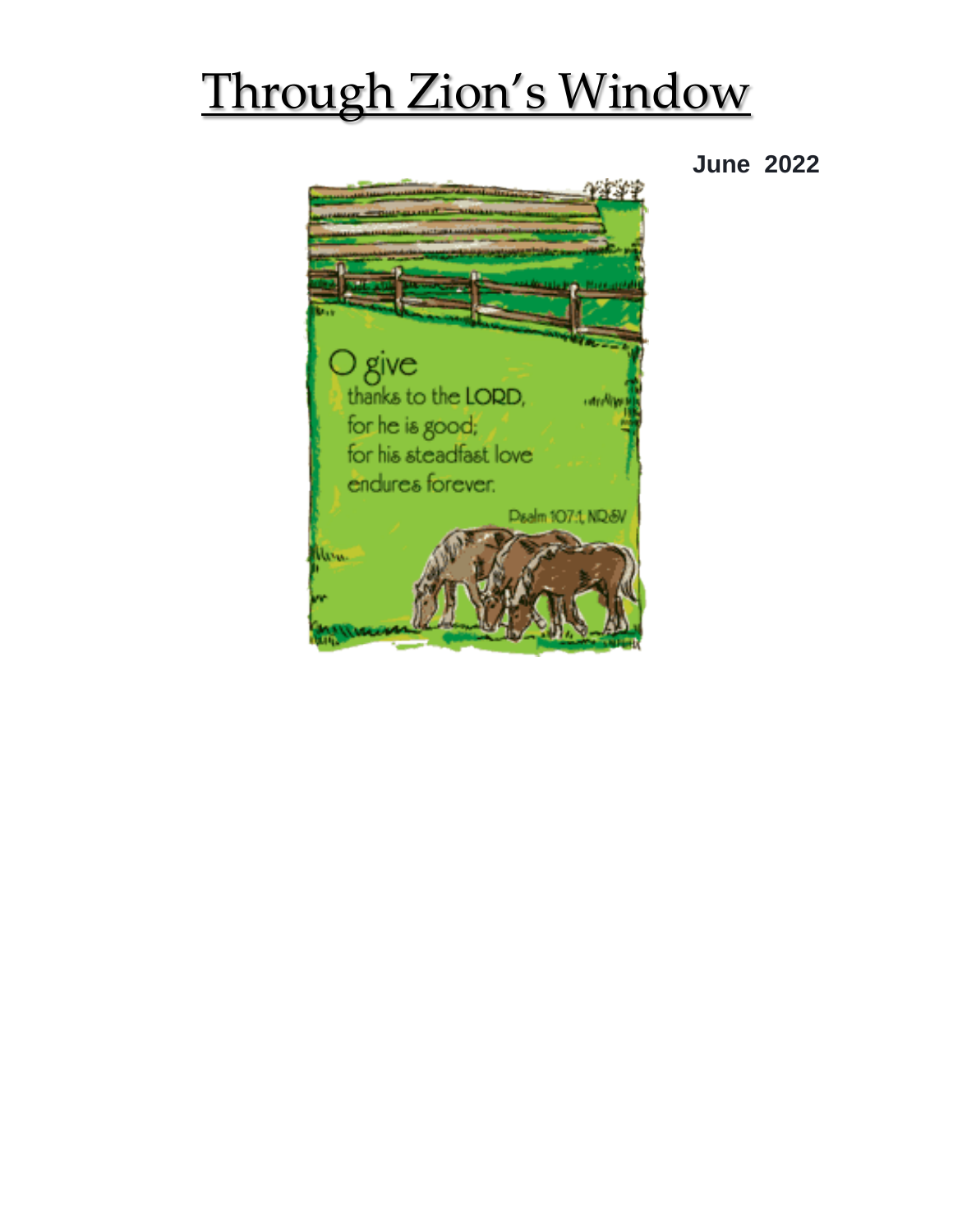

**Church Council Meeting May 8, 2022,** The meeting was called to order by President Jerry Liesner at 9:44 AM**.** Devotions were led by Mike Johnson. June devotions will be led by Christine Siedschlag.

#### **Reports:**

Secretary's Report: The Secretaries report was approved with the

amendment that Christine Siedschlag is the contact person for the Bread and Roses meals.

Zion will be renewing the sponsorship for five Haitian students at \$175.00 apiece.

240 people were served at the last Bread and Roses meal Zion sponsored on April 21. The spaghetti meal was served via take-out curbside.

Treasurer's Report: The Treasurer's report was approved. The Council is thinking about discontinuing the pre-printed offering envelopes as they are getting too expensive. Smaller plain envelopes would be used instead. We will continue this discussion next month. Pastor's Report: None

Building and Grounds: Debbie Guenther has offered to be the contact person for the use of the Fellowship hall. (The fee is \$100 refundable deposit for members; \$100 fee for non-members) **New Business**:

Our Church secretary Adeline will be on vacation for part of June and July. We will not be planning office coverage during her absence. Deadlines for getting information in before her departure will be posted.

The idea of hosting a vaccine clinic was proposed. No date has been set as of yet.

On July 24<sup>th</sup>, Zion will be joining Cross for a picnic at Harnischfeger Park.

Oktoberfest: The committee recently met and has mentioned possibly having the service at 10:00am on October  $2<sup>nd</sup>$ . We will have to get permission from Cross to do so. Also, the possibility of having a wine pull was discussed. People would be drawing a bottle of wine which would be donated. This is no finalized yet.

There was some discussion that Zion would use bread as part of the communion instead of wafers. This will take place soon.

Respectfully Submitted: Mike Johnson, Council Secretary.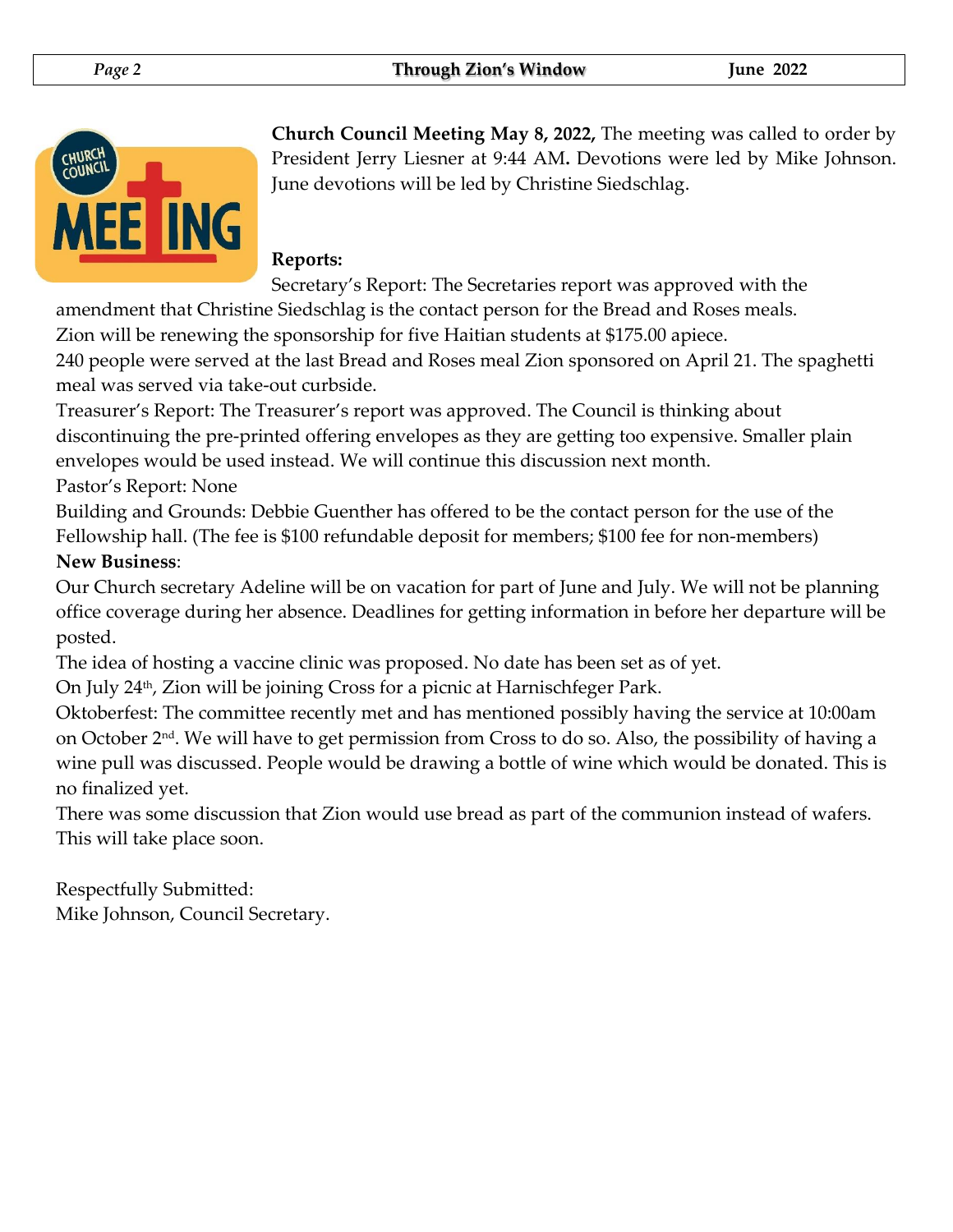#### *Page 3* **Through Zion's Window June 2022**



#### *HAPPY BIRTHDAY TO:*

– Luke Peterson – Amanda Louden – Kyle Schultz – Bruce Peterson – Courtney Liesener – Lynn Clemans – Shari Franke – Adam Jaeger – Ella Michalowski – Suzy Rather – Millie Moldenhauer – Vickie Schlieve

#### *HAPPY ANNIVERSARY TO*:

– Lester & Carol Schuett – Steve & Amanda Louden – Franklin & Karen Wolter – Scott & Anna Gramling

#### *Altar Guild* Cindy W. Allison J.

*Reader* Carrie Wendorf

#### *Ass't Minister*

– Jerry L. – Anna G. – Mike J. – Carrie W.

#### *Projector System*

 – Heidi T. – Cindy W. – Jeanine H. – Jerry L.

#### *Ushers*  Mike Johnson Team

#### *Greeters*

– Mike J. – John and Chris S. – Doreen S. – Lester and Carol S.

#### *Special Dates to Remember:*

14 – Flag Day 19 – Father's Day 21 – First Day of Summer

| <b>VIEW FROM</b> |
|------------------|
| <b>THE PEWS</b>  |
|                  |
|                  |
|                  |

| April 24 | 40 |
|----------|----|
| May 1    | 38 |
| May 8    | 39 |
| May 15   | 34 |
| May 22   | 34 |
|          |    |

#### \$\$\$\$\$\$\$\$\$\$\$\$\$\$\$\$\$\$\$\$\$\$\$\$\$\$\$\$\$\$\$\$\$\$\$\$\$\$\$\$\$\$\$\$\$\$\$\$\$\$\$\$\$\$\$\$\$\$\$\$\$\$\$\$\$\$\$\$\$\$\$\$\$\$\$\$\$\$\$\$\$\$\$\$\$\$\$



April Income: \$10,163.74 April Total Expenses: -\$9,772.90 April Overall Total: \$390.84

Full financial reports are posted on the bulletin board in the narthex. Please feel free to make a copy if you would like one for your own records.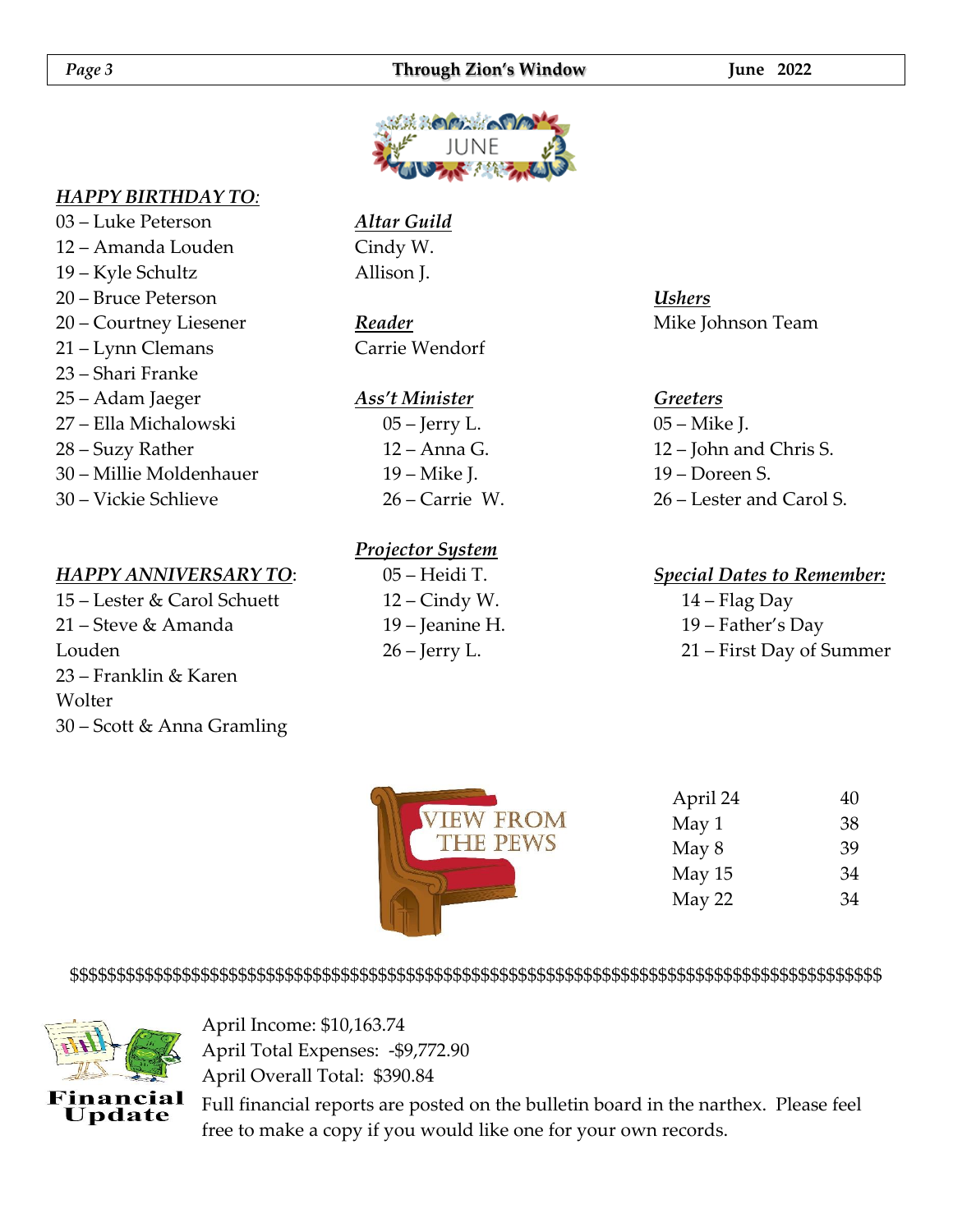*Page 4* **Through Zion's Window June 2022**

Sadly, Wilbur Pieper has been called home to the Lord. A Celebration of Wilbur's Life will be held at 11:00 a.m. on Saturday, June 4, 2022 at St. Paul's Lutheran Church in Oconomowoc. A visitation will be held from 9:00 a.m. until the time of service. Burial will be held at Glenview Memorial Gardens at a later date.

Memorials may be made in Wilbur's name to St. Paul's Ladies Aide or St. Paul's Athletic Department.





Pastor will return to the office after his vacation June 1<sup>st</sup>.

Adeline will be out of the office the week of June  $5<sup>th</sup>$ -12<sup>th</sup>. Please plan accordingly to get any announcements or special notices to her early. The deadline will be June 1<sup>st</sup>. Thank you!

Pastor will be at Whelan's starting again on Monday June 6<sup>th</sup> from 10-12. All are welcome!





We will be providing coffee each week after worship. If you would like to bring in treats, please do. We are trying something new. We will still be holding fellowship with Pastor after Worship the second Sunday of the month. Join us!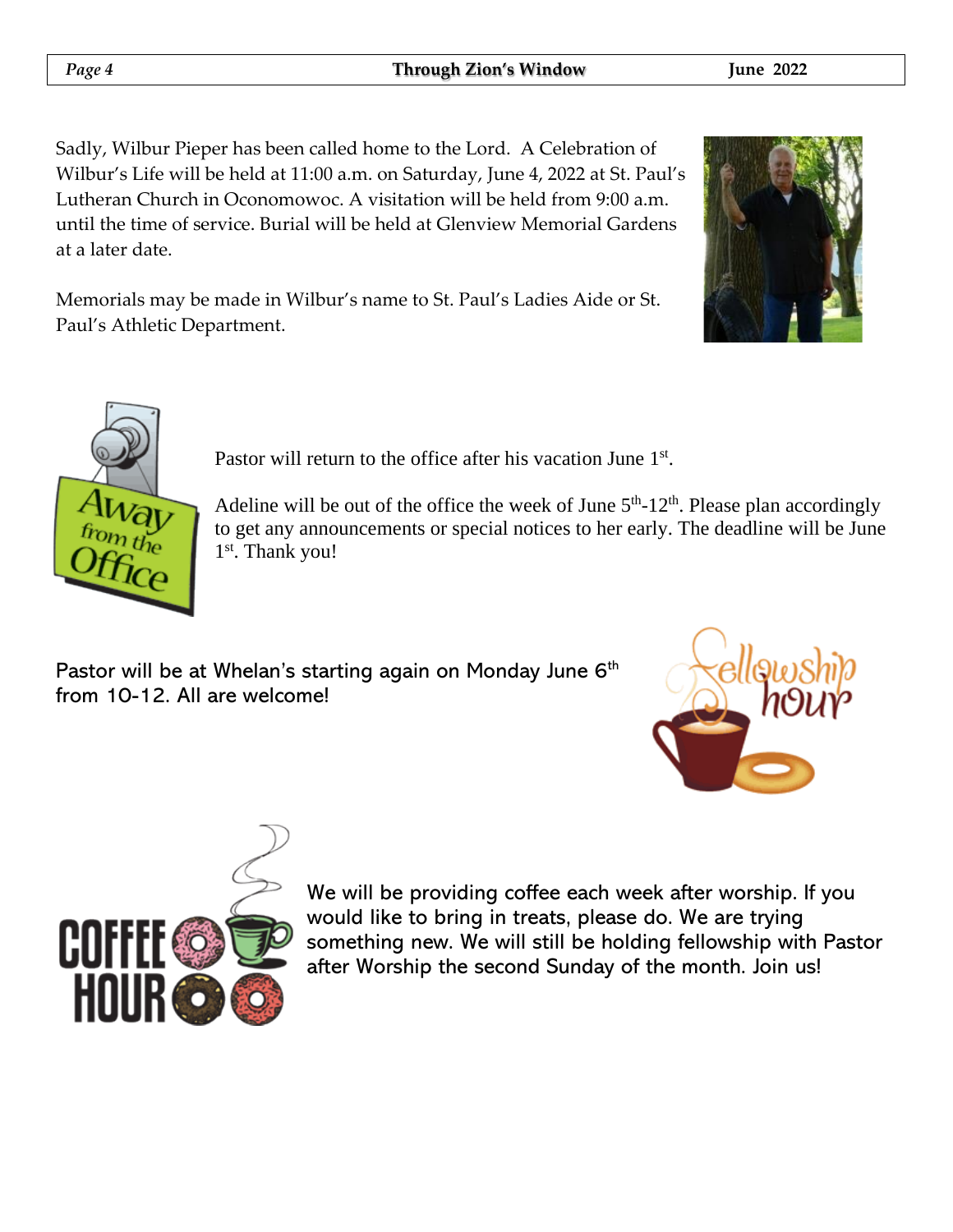The Parish Picnic will be at Harnischfeger Park July  $24<sup>th</sup>$ . Cross will be "hosting". We will be having a Worship service at the park that morning and a potluck to follow. More details are to come. Stay tuned!



Ellen Braunschweig Shirley Chatfield Carly Ostrom Peyton Wolter Tom & Donna Meotke Family of Wilber Pieper Ross & Jacob Kopfer Patrick Jones Art Hall Millie Kopfer Beatrice Zwieg

Family of Irene Manning, Mother-inlaw of Pastor Bruce Falksen

Our synod's Mission Table will host an hour-long, monthly gathering on Zoom for Christians who want to dream together about where God is leading the Church.

New topics each month, every 4th Tuesday from 6:30 - 7:30 pm, via Zoom. Come, hear inspiring reflections from others. No experience is needed. All voices are welcome.



Contact Rev. Matthew Short at matt@milwaukeesynod.org with questions.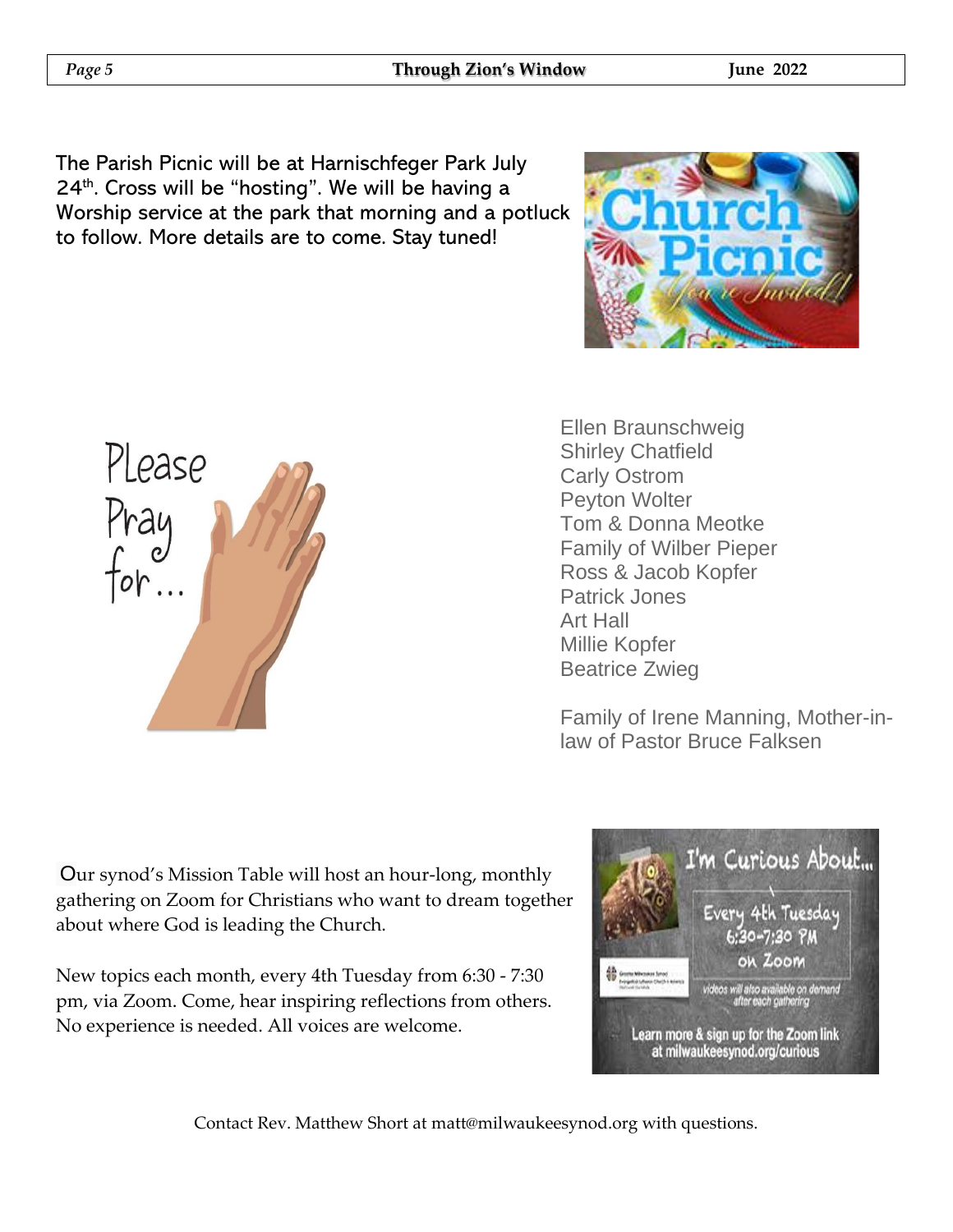

Mark your Calendars! Oktoberfest 2022 will take place on Sunday October 2, 2022. The day will begin with the Oktoberfest Worship Service led by Pastor Doug and the Goodtime Dutchmen Band. Guests will be able to view the many raffle baskets, quilt raffle, and purchase raffle tickets in the church basement. There will be food items available as usual, menu plans are underway. The Good time Dutchmen Band will provide music and dancing in the church basement. There will be

no festivities held at the Maple Inn this year. Planning has just begun, updated times of the event will be posted in the newsletter as they are finalized. The Oktoberfest Committee will be meeting June 13<sup>th</sup> at 6pm. Please join us as we are excited to host this traditional Zion fellowship event.

Sincerely, The Oktoberfest Committee

Dear Zion Members:

Just a reminder that our Community Crafts and Snacks Night is coming up. The information is on the next page. There are two dates to select from: Thursday, June 2 or Thursday, June 23. (You select the date that works best for you.) We will be making an American Flag windchime with beads. If you have any questions, please contact Sally at [jschoenike@netwurx.net](mailto:jschoenike@netwurx.net) or 920-988-7797.

Please let us know what your plans are so we can get the materials organized. Remember to invite your family and friends. We look forward to having you join us. Thanks for your support of our program.

Sally